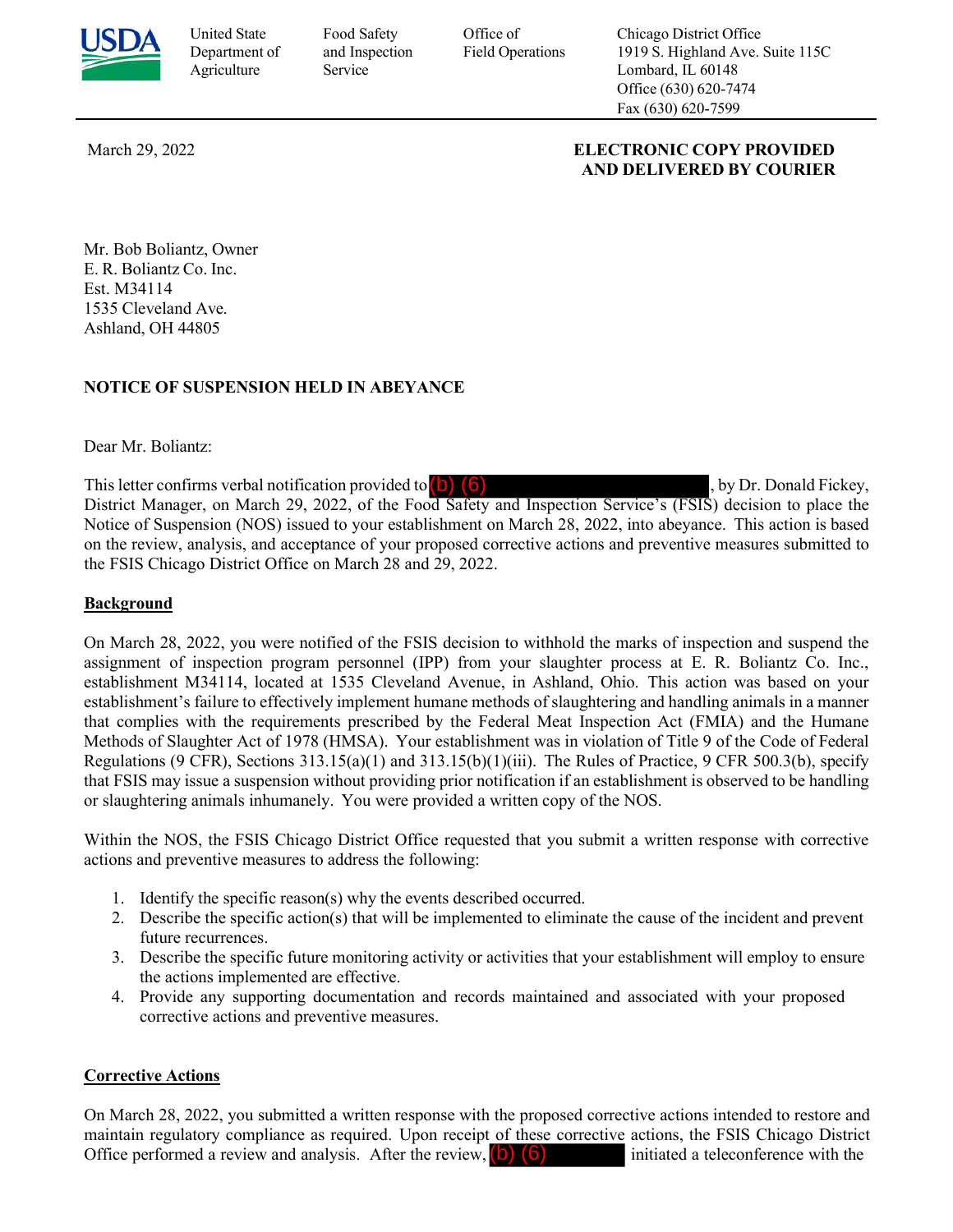DVMSs provided information and requested additional details and clarifications necessary so that your response amended on March 28 and 29, 2022, to include the information and details discussed. Chicago District Veterinary Medical Specialists (DVMSs) to discuss the corrective actions as proposed. The would sufficiently address the regulatory issues identified within the NOS. The initial response was revised and

Specifically, you proposed the following:

- aggressive behavior when entering the stunning box and the employees were not able to fully secure the head restraint due to the bull's demeanor. You noted that the bull reacted more aggressively when pressure was applied from the restraint. In an effort to reduce the animal's stress, the employees did not apply full produce enough force to effectively stun the bull. The second shot was effective but delayed because the 1. You identified the cause as an employee electing to not use the head restraint because the bull displayed pressure from the head restraint, leaving it disengaged. Although the first attempt with the captive bolt struck the animal, you identified that the cartridges for the captive bolt device were defective and did not bull was able to move its head to prevent the second shot from being administered immediately.
- 2. Describe the specific action(s) that will be implemented to eliminate the cause of the incident and prevent future recurrences.
	- Management disposed of the remining cartridges that were identified as faulty.
	- The head restraint will be used 100% for cattle in the knock box. In the event that the animal is too large, the head restraint is designed to be manipulated by removing one side to effectively squeeze the animal using the side of the existing stunning box and one of the head restraints. In the event that the animal is too agitated to properly engage the head restraint, management will be notified and evaluate. If the animal cannot be handled safely without risk of injury or harm to the animal or employees, the animal will be moved from the stunning box and held in the barn until it is calm and can be safely handled.
	- • Management will retrain employees on the proper use of the head restraint within the stunning box and require all employees responsible for this task to attend a training session scheduled for 6:00 AM on March 29, 2022, with attendance documented on the sign-in sheet. The training will include a hands-on review of the process and equipment.
- 3. Describe the specific future monitoring activity or activities that your establishment will employ to ensure the actions implemented are effective.
	- morning before cattle harvest for a period of 90 days. This will be done with a test shot on a beef head saved from the previous day's kill. The test shot and results will be recorded on the monitoring • Management will monitor the operation of the captive bolt stunner and cartridges once every form titled "Captive bolt stunner and cartridge test."
	- • Management will monitor the proper loading and securing of the livestock in the head restraint and stunning effectivity three times daily every day cattle are slaughtered, and the results will be documented on the form titled "Monitoring of cattle secured in head restraint and effective stun."
	- • In the event a deviation or noncompliance occurs associated with the corrective actions, immediate corrective actions will be implemented to restore compliance. Management will evaluate the process to determine if any additional measures are required to prevent recurrence. If necessary, the corrective actions provided for the NOS will be revised to reflect these changes.
- 4. Provide any supporting documentation and records maintained and associated with your proposed corrective actions and preventive measures.

The above referenced documentation was provided for review.

 implemented, will serve to adequately address the regulatory issues identified within the NOS. The FSIS Chicago District Office has concluded that these activities as described, provided they are successfully